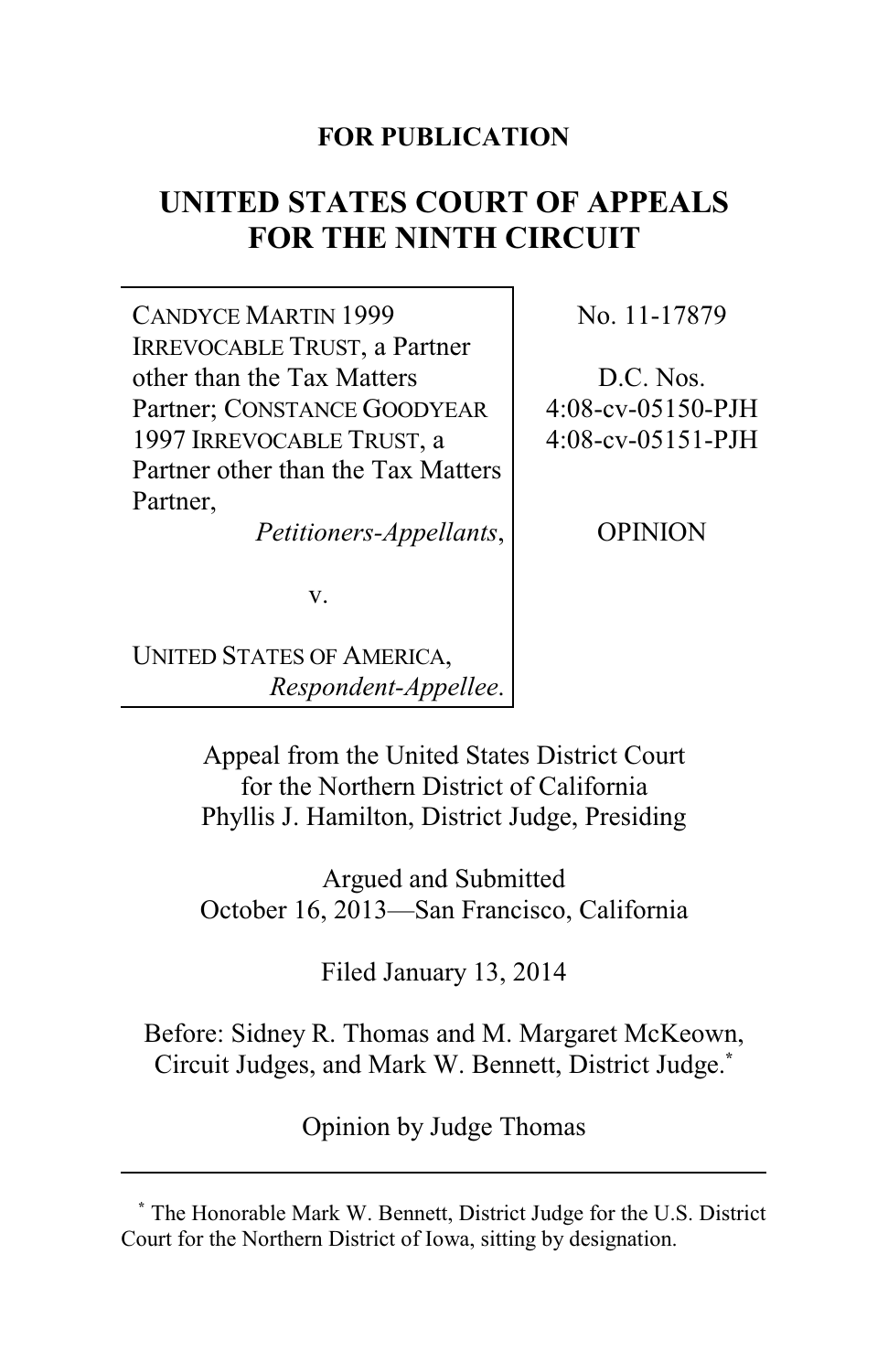### **SUMMARY\*\***

#### **Tax**

The panel affirmed in part and reversed in part the district court's denial of a petition for readjustment of partnership items, brought by a group of heirs of the founders of Chronicle Publishing Company in connection with its sale and resulting tax consequences.

The heirs owned a portion of the company, either outright or through family trusts. They formed a tiered partnership structure and commenced a series of transactions designed to minimize their tax liability from the company's sale. In connection with an IRS audit of tax returns for two partnerships involved in the transactions, the IRS executed agreements extending the limitations period for assessing taxes. The IRS then issued a Notice of Final Partnership Administrative Adjustment (FPAA) that effectively increased the heirs' tax liability. The heirs, via two trusts that were partners in the partnerships, challenged the FPAA as timebarred.

After reviewing partnership taxation law and the language of the extension agreements, the panel concluded that some of the adjustments made in the FPAA were directly due to, caused by, or generated by partnership items that flow through to the partners (appellants), and that the extension agreements therefore encompassed some of the adjustments

This summary constitutes no part of the opinion of the court. It has been prepared by court staff for the convenience of the reader.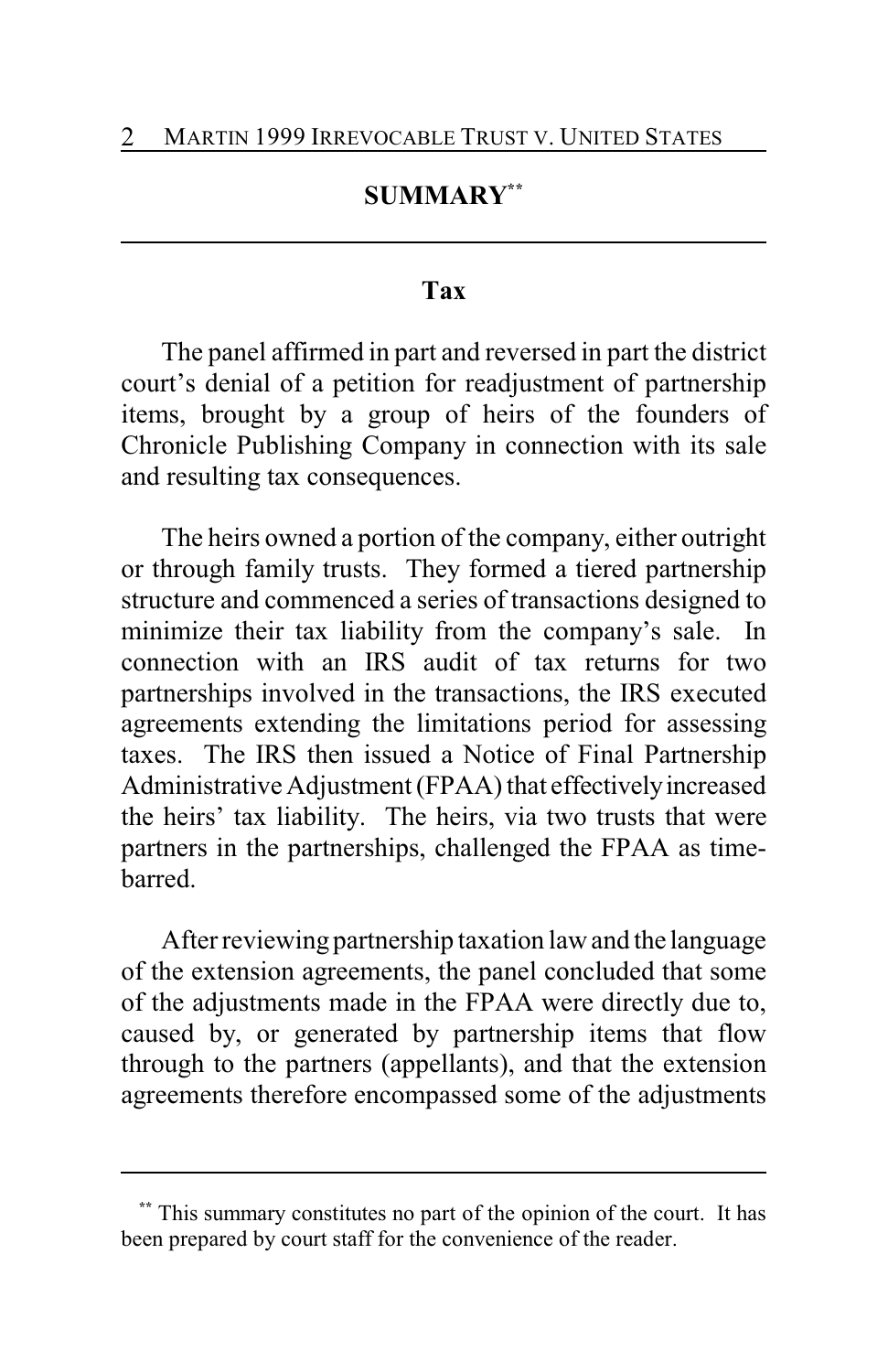made by the FPAA and permitted the IRS to assess new tax on appellants today.

## **COUNSEL**

Michael J. Desmond (argued), Law Offices of Michael J. Desmond, APC, Santa Barbara, California; Ronald L. Buch, Jr. and Saul Mezei, Bingham McCutchen LLP, Washington, D.C., for Petitioners-Appellants.

Arthur T. Catterall (argued), Attorney, Kathryn Keneally, Assistant Attorney General, Tamara W. Ashford, Deputy Assistant Attorney General, Gilbert S. Rothenberg, and Jonathan S. Cohen, Attorneys, United States Department of Justice, Tax Division, Washington, D.C.; Melinda L. Haag, United States Attorney, and Tom Moore, Assistant United States Attorney, United States Attorneys' Office for the Northern District of California, San Francisco, California, for Respondent-Appellee.

# **OPINION**

THOMAS, Circuit Judge:

In this appeal, we examine some of the tax consequences arising from the sale of the Chronicle Publishing Company and, specifically, whether the Internal Revenue Service's proposed adjustment of certain partnership tax items was time barred. Although the ultimate issue is relatively straightforward, both the back story and the legal framework are somewhat complex, requiring us to delve deep in the heart of taxes.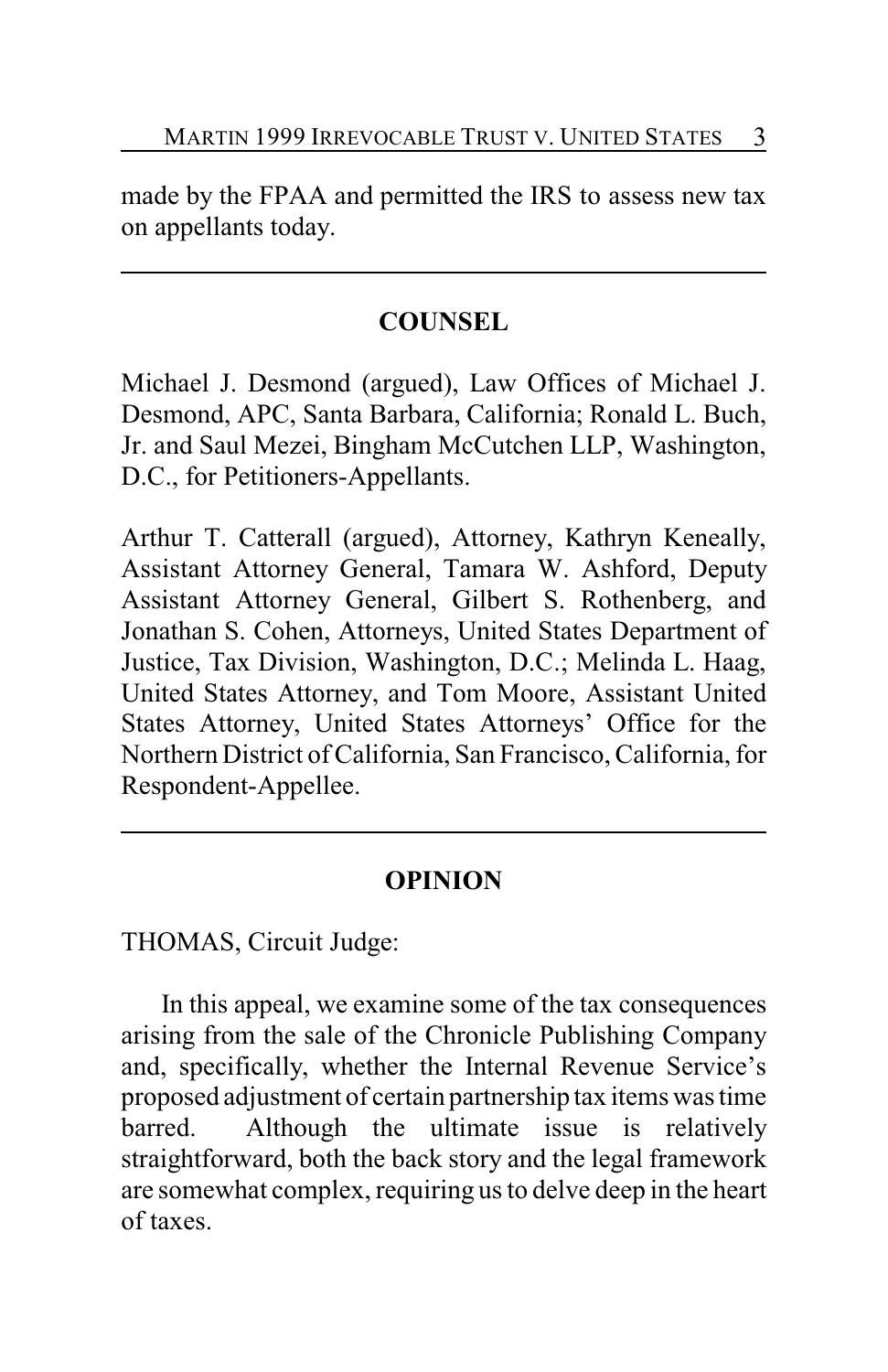#### I

The storied Chronicle Publishing Company was founded in the mid-1800s in San Francisco by teenage brothers Charles and M. H. de Young with a borrowed \$20 gold piece. Their first venture, the *Daily Dramatic Chronicle*, began with a small circulation, but its readership quickly tripled when it provided the onlybreaking news accounts of the assassination of Abraham Lincoln. It was rechristened as the *Morning Chronicle* and ultimately the *San Francisco Chronicle*. Within a few decades, it became the largest circulation newspaper on the West Coast.**<sup>1</sup>**

After the death of Charles de Young in 1880, M. H. de Young assumed control of the paper, incorporated it as the Chronicle Publishing Company ("Chronicle Publishing") in 1906, and ran the enterprise until his death in 1925. He left the newspaper assets in an irrevocable trust that would terminate on the death of all five of his children. From M. H. de Young's death until the early 1990s, a family member remained at the helm of the media empire. Over the course of time, Chronicle Publishing expanded its operations, acquiring a television station along with other properties and forming a book publishing company.

The *Chronicle* was not the only media game in town. Mining entrepreneur George Hearst acquired the rival *San Francisco Examiner* in 1880 and turned its management over to his son William Randolph Hearst seven years later, when the elder Hearst became a United States Senator. Over the next century, the *Examiner* and *Chronicle* engaged in a fierce

**<sup>1</sup>** *See generally* John P. Young, *Journalism in California* 68–71 (1915).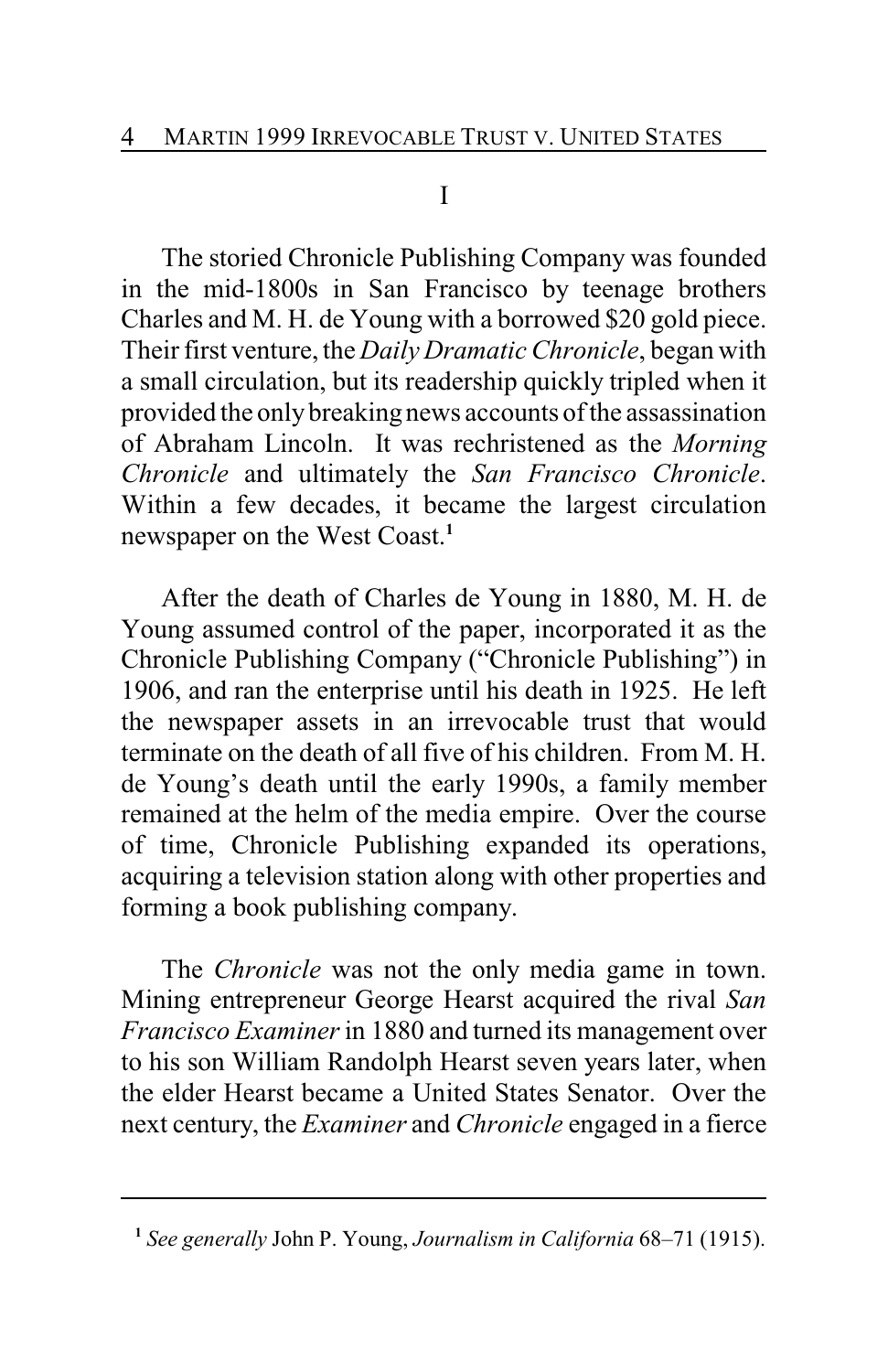competition for readers.**<sup>2</sup>** With both papers experiencing financial challenges in the early 1960s, the *Examiner* and the *Chronicle* entered into a joint operating and profit sharing agreement in 1965. The joint operating agreement also granted Hearst the right of first refusal if Chronicle Publishing were put up for sale. *Reilly v. Hearst Corp.*, 107 F.Supp.2d 1192–99 (N.D.Cal. 2000).

When M. H. de Young's last child died in 1988 and the irrevocable trust dissolved, Chronicle Publishing elected to be treated as a Delaware Subchapter S corporation. Companies generally take such actions to avoid the double taxation attendant to "C" corporations, where taxes are assessed on both corporations and shareholders. The Subchapter S corporate structure is often employed by small, family-held businesses. However, to discourage misuse of the Subchapter S vehicle, Congress provided that Subchapter S corporations would be subject to the normal double taxation if the corporation were sold within ten years of its creation. *Estate of Litchfield v. Comm'r*, 97 T.C.M. (CCH) 1079, at \*2 (T.C. 2009) (citing 26 U.S.C. § 1374).

In the late 1990s, amidst deteriorating family relationships and financial challenges, and after the ten-year Subchapter S waiting period expired, the de Young heirs decided to sell most of the assets of Chronicle Publishing to the rival Hearst Corporation and distribute the assets among the heirs according to their ownership percentages. The *Chronicle* was to continue as a morning paper, and the *Examiner* was sold to a third party.

**<sup>2</sup>** *See generally* David Nasaw, *The Chief: The Life of William Randolph Hearst* 59–80 (2006).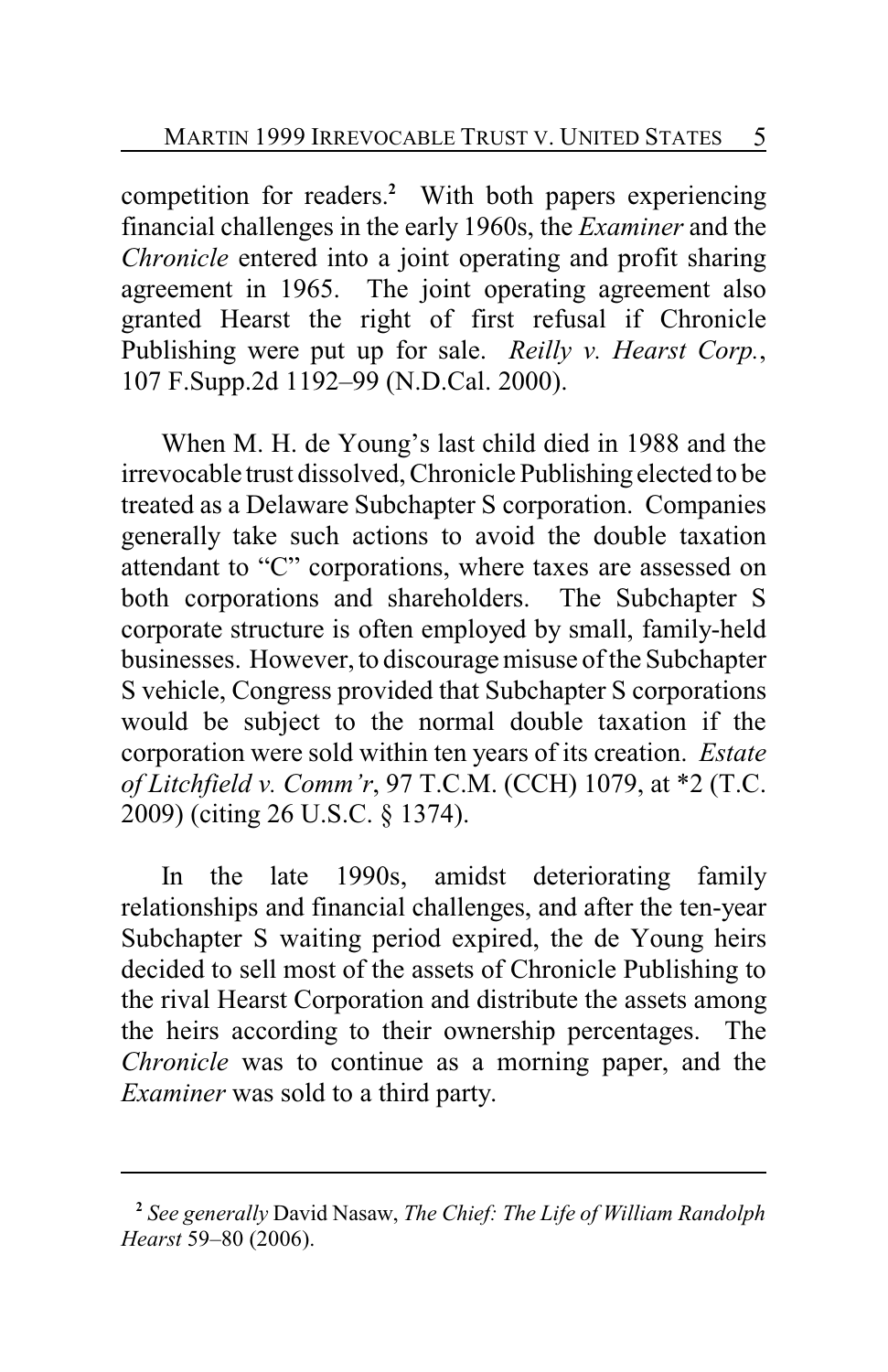#### 6 MARTIN 1999 IRREVOCABLE TRUST V. UNITED STATES

In its discussions of the sale, Chronicle Publishing's Board of Directors realized the possibility of future liability arising from a variety of potential issues, such as environmental problems, contractual disputes, and the risk that Chronicle Publishing might lose its Subchapter S status. Thus, the Directors prepared a recontribution agreement, which provided that the shareholders would contribute on a pro rata basis if there were future Chronicle Publishing liabilities. Each shareholder was required to execute the recontribution agreement as a condition of receiving a distribution of proceeds from the Chronicle Publishing sale.

Our case involves one group of de Young heirs, specifically Conseulo Martin (M. H. de Young's granddaughter) and her five children ("the Martin heirs"). The Martin heirs owned 16.67% of the shares of Chronicle Publishing, either outright or through fourteen family trusts ("the Martin Family Trusts" or "trusts"). Some of the trusts had existed since the 1980s; others were created just before the Chronicle Publishing sale.

The Martin heirs sought advice on how to minimize the tax consequences of the proposed Chronicle Publishing sale and to protect themselves against future liabilities posed by the recontribution agreement. After consulting with several tax specialists, the Martin heirs decided to implement what the IRS now claims was a "Son of BOSS" tax shelter.**<sup>3</sup>** Although there are a number of variants, a "Son of BOSS" tax scheme generally involves a "series of contrived steps in a partnership interest to generate artificial tax losses designed

<sup>&</sup>lt;sup>3</sup> "BOSS" is an acronym for "Bond and Option Sales Strategy." *Kornman &Assocs., Inc. v. United States*, 527 F.3d 443, 446 n. 2 (5th Cir. 2008). "Son of BOSS" is a variation of the "BOSS" tax shelter. *Id.*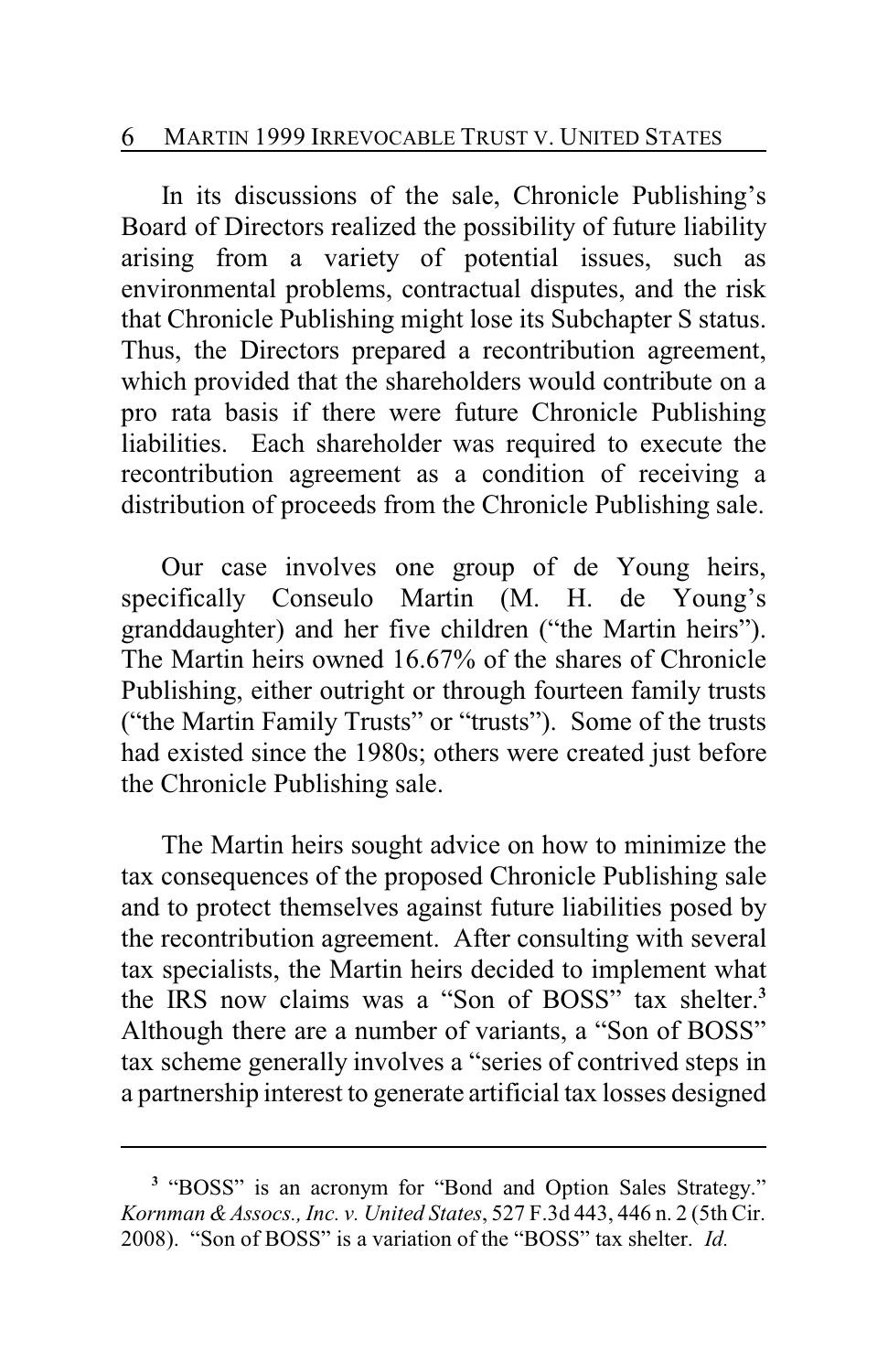to offset income from other transactions." *Nevada Partners Fund, L.L.C. ex rel. Sapphire II, Inc. v. U.S. ex rel. I.R.S.*, 720 F.3d 594, 604 (5th Cir. 2013). Assets encumbered by artificial liabilities are transferred into a partnership with the goal of increasing basis in the partnership. The net result is that the artificial loss offsets the taxable gain.

Thus, acting on tax advice, the Martin Family Trusts formed a tiered partnership structure, meaning that the trusts served as partners of an upper tier of partnerships that owned interests in a lower tier partnership, and then engaged in a short term hedging strategy using option contracts. There were three parts to the structure: (a) the fourteen Martin Family Trusts; (b) an upper partnership tier, which included multiple partnerships; and (c) a single, lower tier partnership. At the top of the structure were the fourteen Martin Family Trusts, which were the ultimate partners of the two tiers of partnerships below.

The upper partnership tier consisted of three partnerships, the most relevant of which is First Ship, LLC ("First Ship"). The fourteen Martin Family Trusts were the First Ship partners and 100% owners. After the Chronicle Publishing sale, the trusts contributed certain of the sale assets to First Ship. The other two upper-tier partnerships (the "minority partnerships"), were Fourth Ship, LLC ("Fourth Ship") and LMGA Holdings, Inc. ("LMGA").

The lower tier consisted solely of First Ship 2000-A, LLC ("2000-A"). First Ship, Fourth Ship, and LMGA were the three partners of 2000-A. First Ship owned 77.03% of 2000- A, with Fourth Ship and LMGA owning minority partnership shares.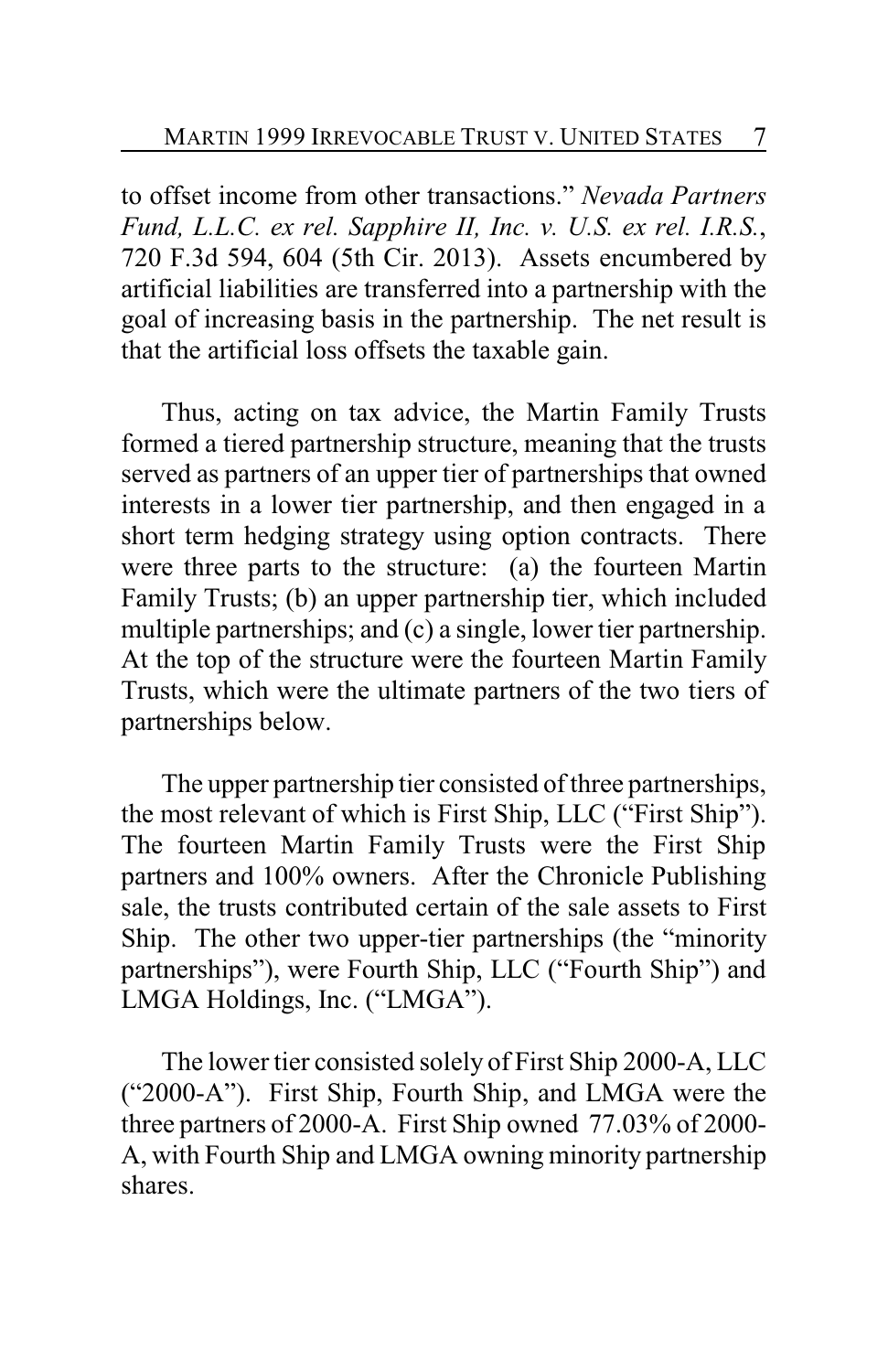With the structure in place, the Martin heirs commenced a series of transactions designed to create losses that would offset the taxable gain realized from the Chronicle Publishing sale. The trusts purchased certain assets, in addition to the stock they already owned, and transferred some assets to the partnerships. Most relevant to this case, the trusts purchased \$315.7 million in European-style option contracts ("the long" options"), while simultaneously selling \$314.8 million in similar-style option contracts ("the short options"). The trusts paid JP Morgan the difference between the two sets of options, roughly \$900,000. The trusts then contributed their assets to the upper-tier partnerships, mostly to First Ship. First Ship received over \$485 million in assets from the trusts, including the value of the purchased long options. In contrast, Fourth Ship only received \$29.4 million in assets. First Ship then contributed \$415 million in assets to 2000-A, including the value of the purchased long options. Fourth Ship and LMGA also transferred some of their more limited assets to 2000-A.

Throughout the transactions, the various entities did not treat the short options as a liability or subtract the amount owed on the short options from the amount purchased in long options. As a result, the Martin Family Trusts and First Ship each saw a dramatic increase in their tax bases in the partnerships below them (i.e., the Martin Family Trusts in relation to First Ship and First Ship in relation to 2000-A). Following the contribution, 2000-A sold off its assets, terminated the options, distributed its remaining holdings back to its partners, primarily First Ship, and dissolved.

2000-A filed its Form 1065 partnership tax return on March 22, 2001. First Ship in turn reported its share of gains and losses from the closing out of 2000-A, including a \$321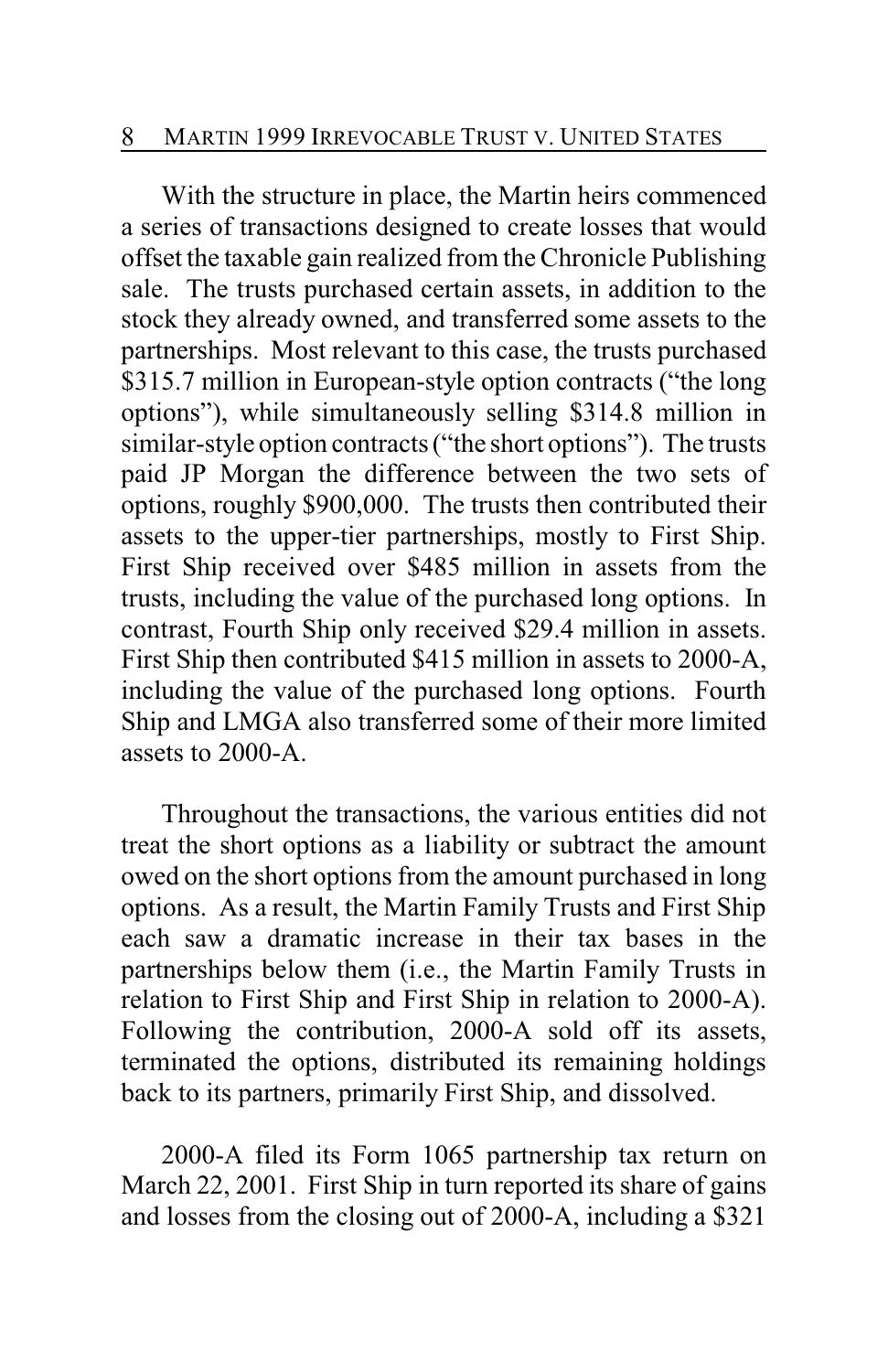million short-term capital loss, in a March 22, 2001 Form 1065 return. Fourth Ship and LMGA also filed returns and posted small losses due to the liquidation of 2000-A. First Ship's partners, the Martin Family Trusts, timely filed their own returns before April 15, 2001. Due to the inflated basis the Martin Family Trusts had in First Ship, the trusts reported losses of over \$320 million following the termination of the options and the dissolution of 2000-A.

The net result of these transactions was that the Martin heirs did not owe any taxes on the proceeds from the Chronicle Publishing sale. Perhaps not unexpectedly, this fortuity drew the attention of the IRS. In 2004, the IRS began an audit of the year 2000 tax returns for First Ship and 2000- A and First Ship's 2001 tax return.

Both 2000-A and First Ship are subject to the uniform audit rules of the Tax Equity and Fiscal Responsibility Act ("TEFRA"). *See* 26 U.S.C. ("I.R.C.") §§ 6221–6233. Because the three-year statute of limitations found in I.R.C. § 6229 and § 6501 was near, the IRS executed Form 872-I Extension Agreements ("extension agreements") with the Martin Family Trusts. The following restrictive language was added to each of the agreements:

> The amount of any deficiencyassessment is to be limited to that resulting from any adjustment directly or indirectly (through one or more intermediate entities) attributable to partnership flow-through items of First Ship LLC, and/or to any adjustment attributable to costs incurred with respect to any transaction engaged in by First Ship LLC, any penalties and additions to tax attributable to any such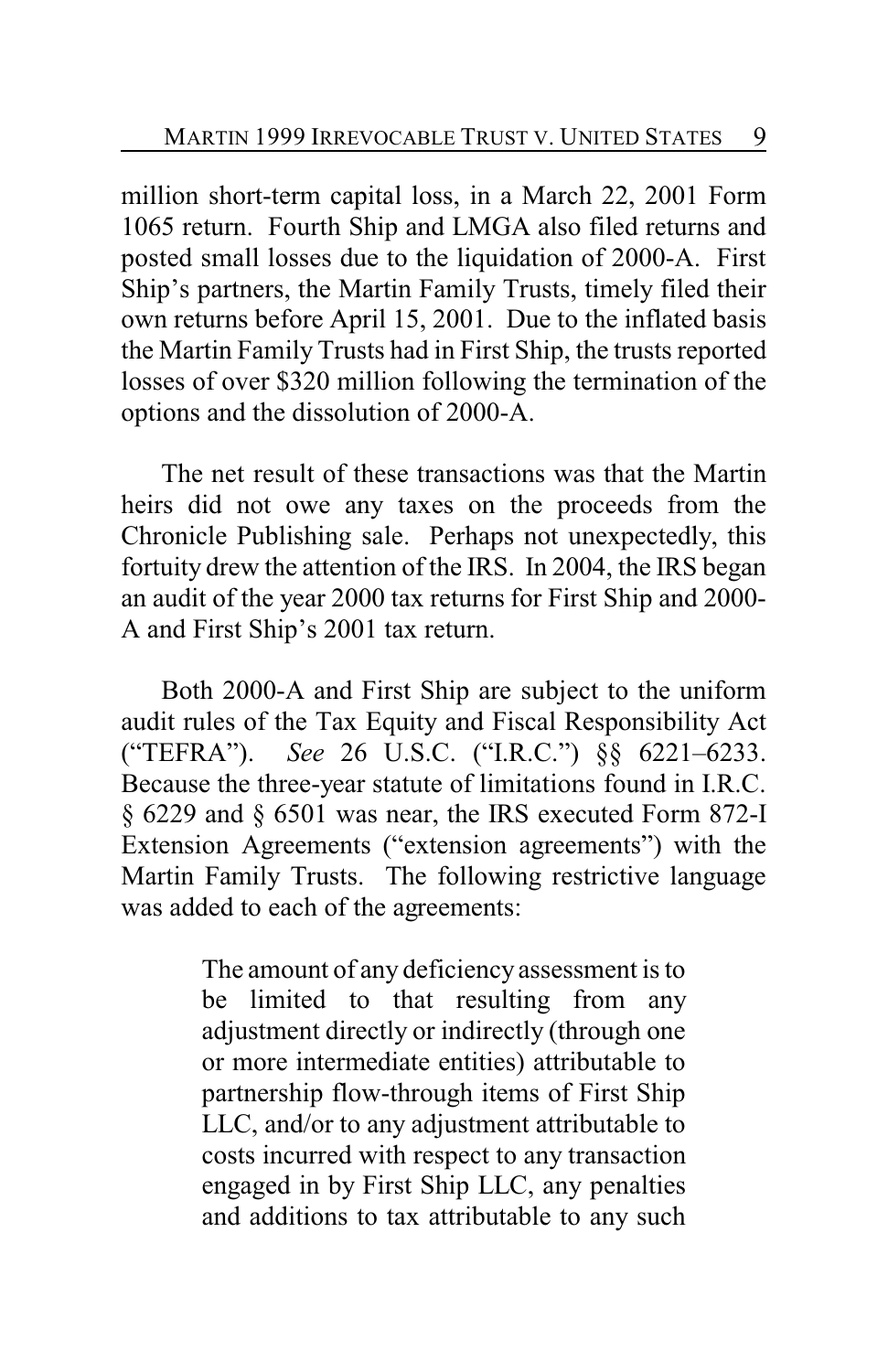adjustments, any affected items, and any consequential changes to other items based on any such adjustments.

Because the first set of agreements only extended the limitations period until April 15, 2005, the IRS further extended the period through successive agreements, eventually extending the period until June 30, 2008.

On June 19, 2008, the IRS issued a Notice of Final Partnership Administrative Adjustment ("FPAA") to 2000-A for the 2000 tax year. It did not issue an FPAA for First Ship for the 2000 tax year. On the same date, the IRS issued an FPAA for First Ship for the 2001 tax year. There is no challenge to the 2001 FPAA to First Ship, so the only FPAA at issue in this case is the FPAA to 2000-A for the 2000 tax year ("2000-A FPAA"). The FPAA disregarded all of 2000- A's transactions, labeling the partnership a sham and finding it "lacked economic substance." Most relevant here, the FPAA declared that the short options constituted liabilities and expressly reduced First Ship's basis in 2000-A by \$314,885,516. This had the effect of eliminating most of the \$321 million short-term capital loss reported by First Ship on its 2000 tax return.

Two of the trusts, the Candyce Martin 1999 Irrevocable Trust and the Constance Goodyear 1997 Irrevocable Trust ("taxpayers"), challenged the FPAAs by filing petitions against the United States. Taxpayers filed for partial summary judgment, challenging the FPAA to 2000-A. Taxpayers argued the 2000-A FPAA was time-barred by the restrictive language in the extension agreements. The district court denied taxpayers' partial summary judgment motion. The court held that "the extension agreements encompass the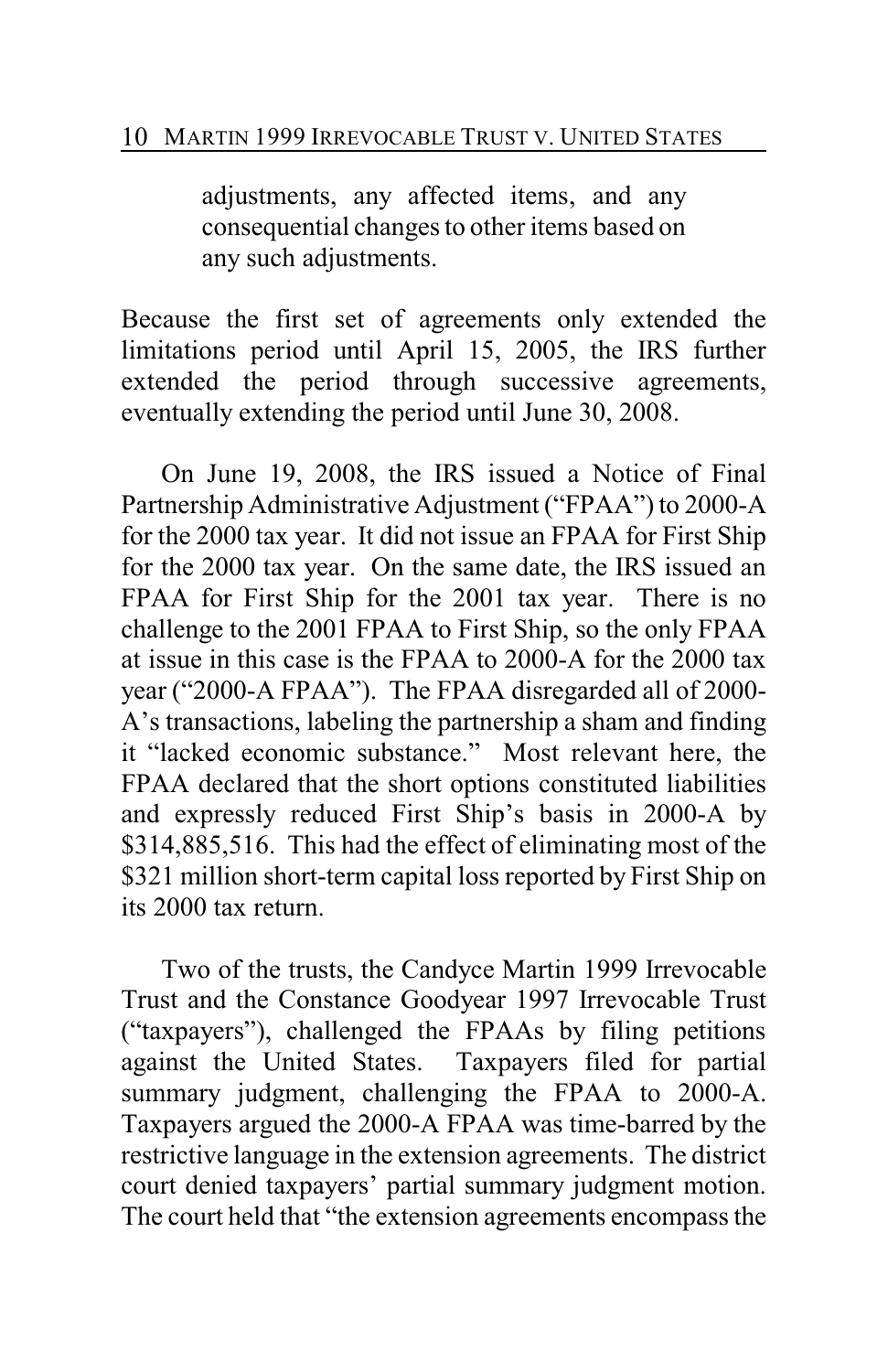adjustments made by the IRS in the FPAA issued to 2000-A." Relying on the "direct connection" between 2000-A and First Ship, the court found "the FPAA issued to 2000-A involve[d] an adjustment directly attributable to flow-through items of First Ship." The court analogized to *Brody v. Comm'r*, 55 T.C.M. (CCH) 808 (1988), in which the tax court held that an extension agreement covering a lower-tiered partnership encompassed a notice of deficiency to the partners and the upper-tiered partnership.

After a bench trial, the district court issued an order denying taxpayers' petition for relief. Following the district court's entry of final judgment, taxpayers filed a timely notice of appeal.

We have jurisdiction under 28 U.S.C. § 1291. We "review de novo a district court's grant or denial of a motion for partial summary judgment." *Balvage v. Ryderwood Improvement and Serv. Ass'n, Inc.*, 642 F.3d 765, 775 (9th Cir. 2011). "Interpretation of [IRS] waiver agreements is subject to the rules governing interpretation of contracts; and when, as in this case, the lower court based its decision on the language of the agreement and principles of contract interpretation, the decision is one of law which we review de novo." *Roszkos v. Comm'r*, 850 F.2d 514, 516 (9th Cir. 1988) (internal citations omitted).

### II

Before we analyze the legal effect of the FPAA and extension agreements in this case, some additional background on the structure of partnership taxation law is required. Unlike corporations, partnerships are not subject to federal income tax. I.R.C. § 701. However, partnerships do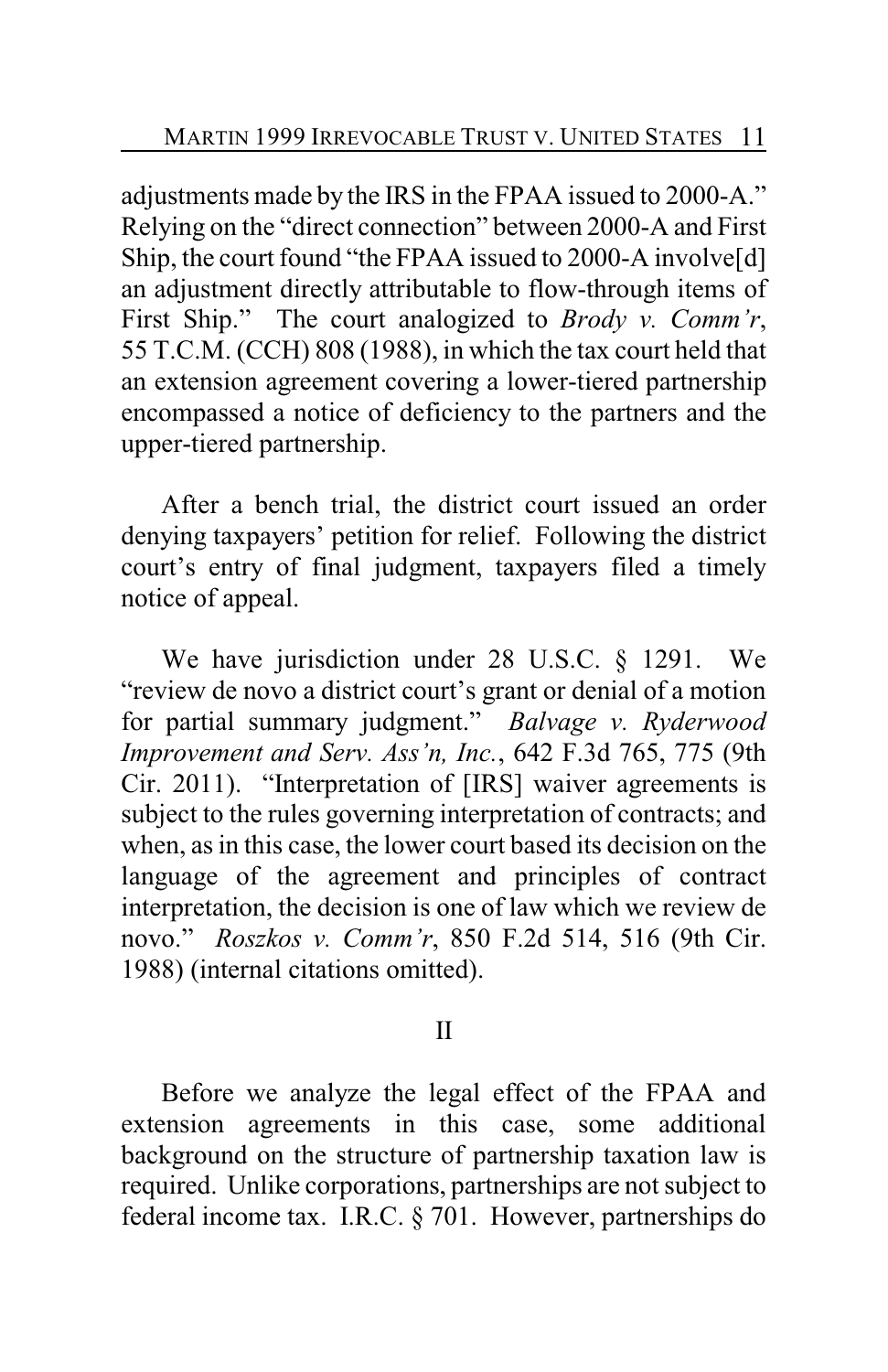file informational tax returns, *id.* § 6031, which inform the partners of their distributive share of partnership gains, losses, deductions, or credits. *See id.* §§ 701, 702. To avoid the redundancy of assessing the effect of a partnership on a partner's tax returns at the individual partner level, Congress enacted TEFRA, "which created a single unified procedure for determining the tax treatment of all partnership items at the partnership level." *Randell v. United States*, 64 F.3d 101, 103 (2d Cir. 1995); *see also United States v. Woods*, 134 S. Ct. 557, 562–63 (2013). Partnership items, such as a partnership's income, gain, loss, deductions, or credits, 26 C.F.R. § 301.6231(a)(3)–1(a)(1)(i), are items that must be taken into account on a partner's federal income tax return and that are determined by the Treasury Secretary to be "more appropriately determined at the partnership level than at the partner level." I.R.C.  $\S$  6231(a)(3).

Under TEFRA, when the IRS initiates adjustment "proceedings at the partnership level," it must notify certain partners. *Woods*, 134 S. Ct. at 563. The IRS sends notice of an adjustment in the form of an FPAA. *Id.* A partnership can challenge an FPAA under I.R.C. § 6226. *Id.* After an FPAA becomes final, "the IRS may assess partners with their distributive share of the adjusted partnership items." *Randell*, 64 F.3d at 104.

Generally, the IRS must assess federal income tax within three years of a taxpayer filing his return. I.R.C.  $\S$  6501(a). For assessments related to partnerships, TEFRA has established a separate provision for extending the Section 6501 statute of limitations for assessments attributable to partnership items. *Id.* § 6229; *see also Bakersfield Energy Partners, LP v. Comm'r*, 568 F.3d 767, 770 n.5 (9th Cir. 2009) (noting that Section 6229 "provides a minimum time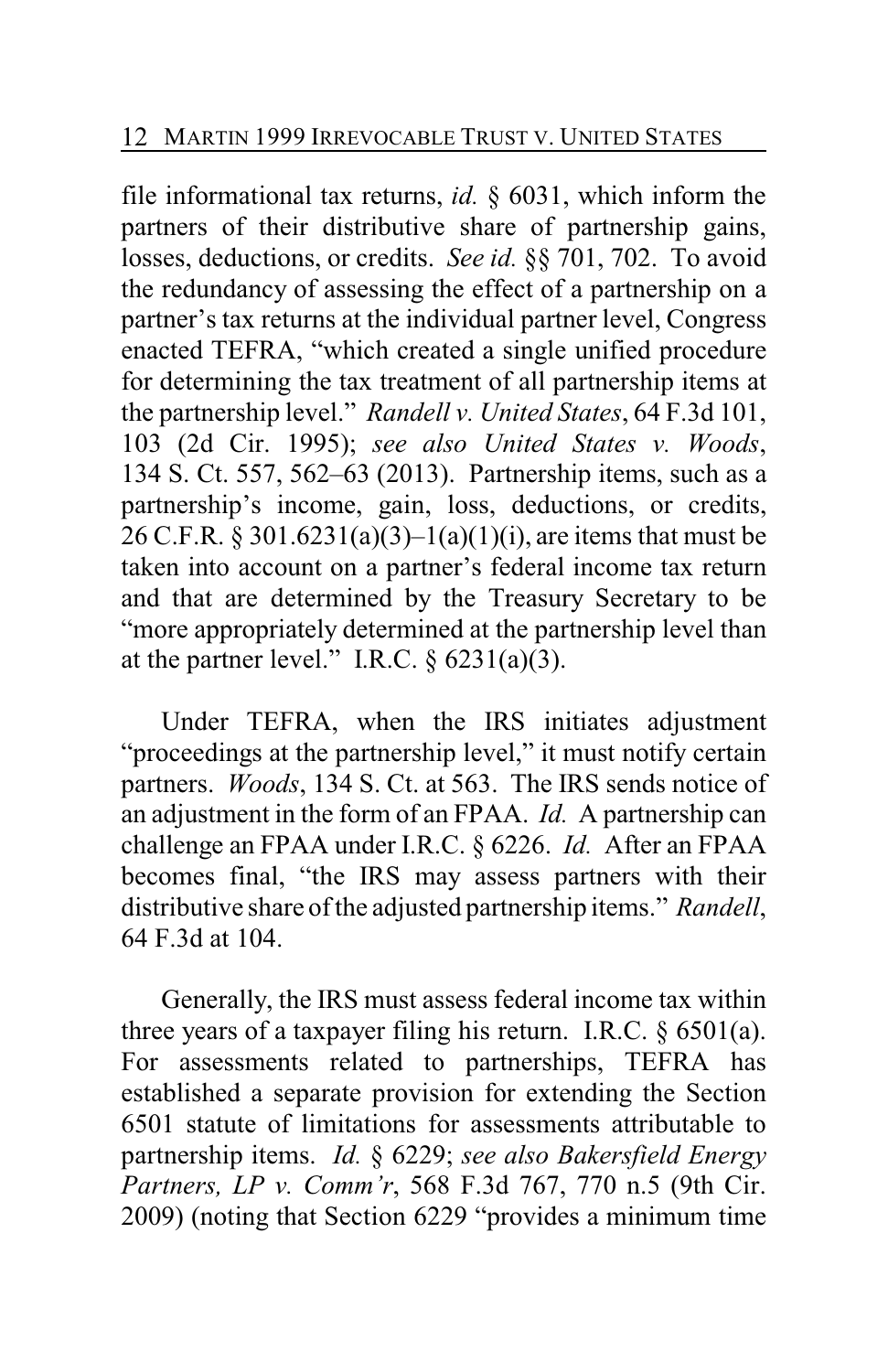period in which the IRS can assess a tax deficiency"). With regard to partnerships, Section 6229 states that:

> [T]he period for assessing any tax imposed by [the federal income tax subtitle of the Internal Revenue Code] with respect to any person which is attributable to any partnership item (or affected item) for a partnership taxable year shall not expire before the date which is 3 years after the later of–

(1) the date on which the partnership return for such taxable year was filed, or

(2) the last day for filing such return for such year (determined without regard to extensions).

I.R.C. § 6229(a). The provision allows for an extension of this three-year period, however, in two instances relevant to this case:

> (1) if an FPAA is filed before the expiration of either the limitations period itself or an extension of the limitations period. *Id.*  $§ 6229(d).$

> (2) if the IRS negotiates an agreement to extend the period with any or multiple ultimate partners or, with respect to all partners, with the tax matters partner. *Id.*  $§ 6229(b)(1).$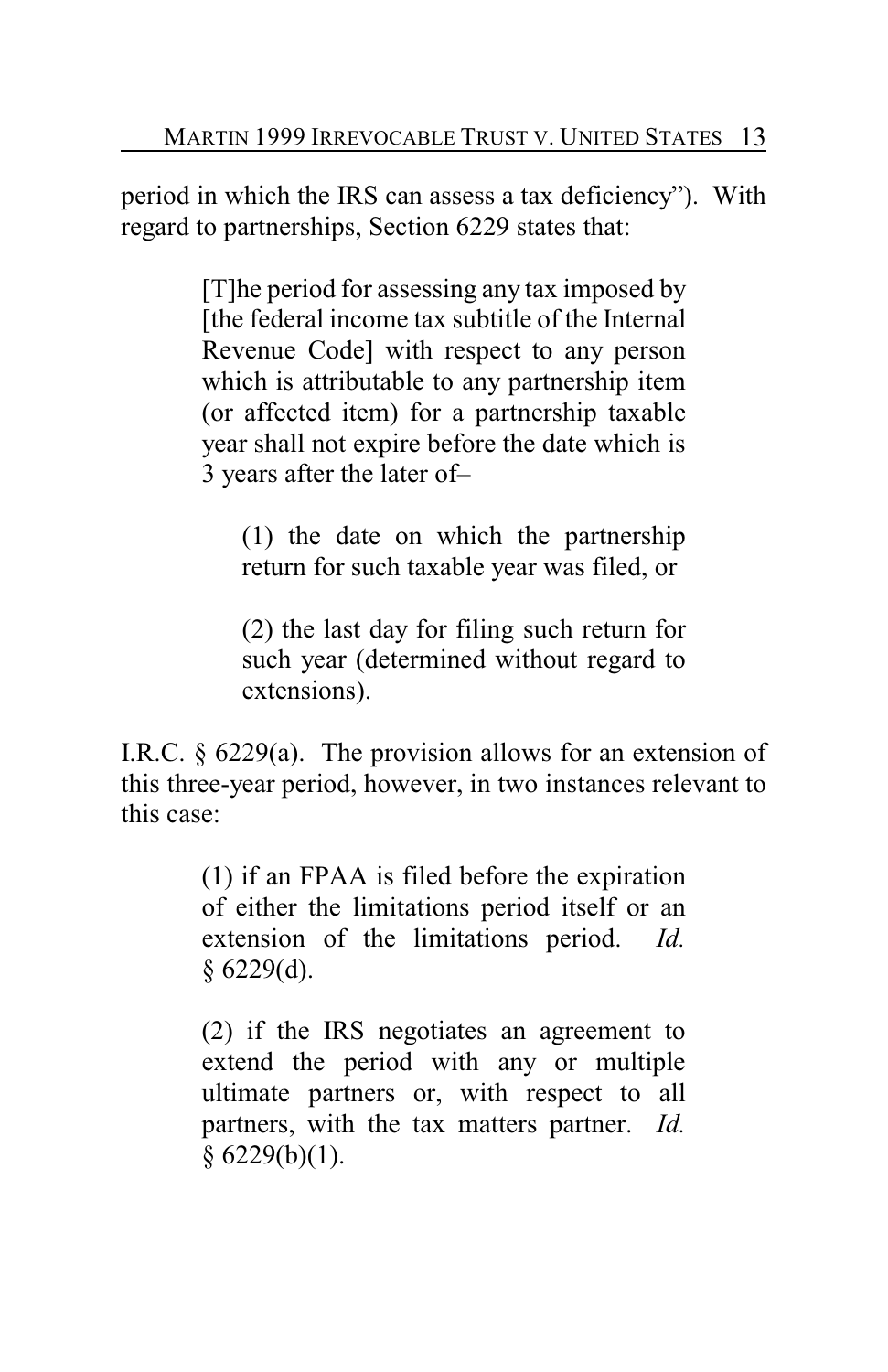An extension agreement may include restrictive language or a "restricted consent" to limit its scope. *See* I.R.M. 25.6.22.8.1 (Jan. 1, 2000).

Extension agreements, including those with restricted consent language, have long been viewed as "unilateral waiver[s]" of the assessments limitations period and not as contracts or tolling agreements. *Stange v. United States*, 282 U.S. 270, 276 (1931). Nevertheless, extension agreements are interpreted using contract principles. *Roszkos*, 850 F.2d at 516.

The limitations period and extension options in Section 6229 apply to *assessments of tax* against the tax-paying partner(s). An FPAA, on the other hand, need not be issued within a certain limitations period. *Meruelo v. Comm'r*, 691 F.3d 1108, 1117–18 (9th Cir. 2012). However, while the FPAA may be issued at any time, it is "subject only to the practical limitation that the FPAA may affect only those partners whose individual returns remain open under" an extension pursuant to I.R.C. Sections 6501 or 6229. *Id.* (internal quotation marks omitted).

#### III

With this factual and legal background in hand, we can now set aside the MacGuffins and examine the primary issue before us: the scope and effect of the extension agreements. We conclude that the extension agreements between the Martin Family Trusts and the IRS encompass some of the adjustments made to 2000-A by the IRS's 2000-A FPAA.

The restrictive language in the extension agreements reads, in pertinent part, that "[t]he amount of any deficiency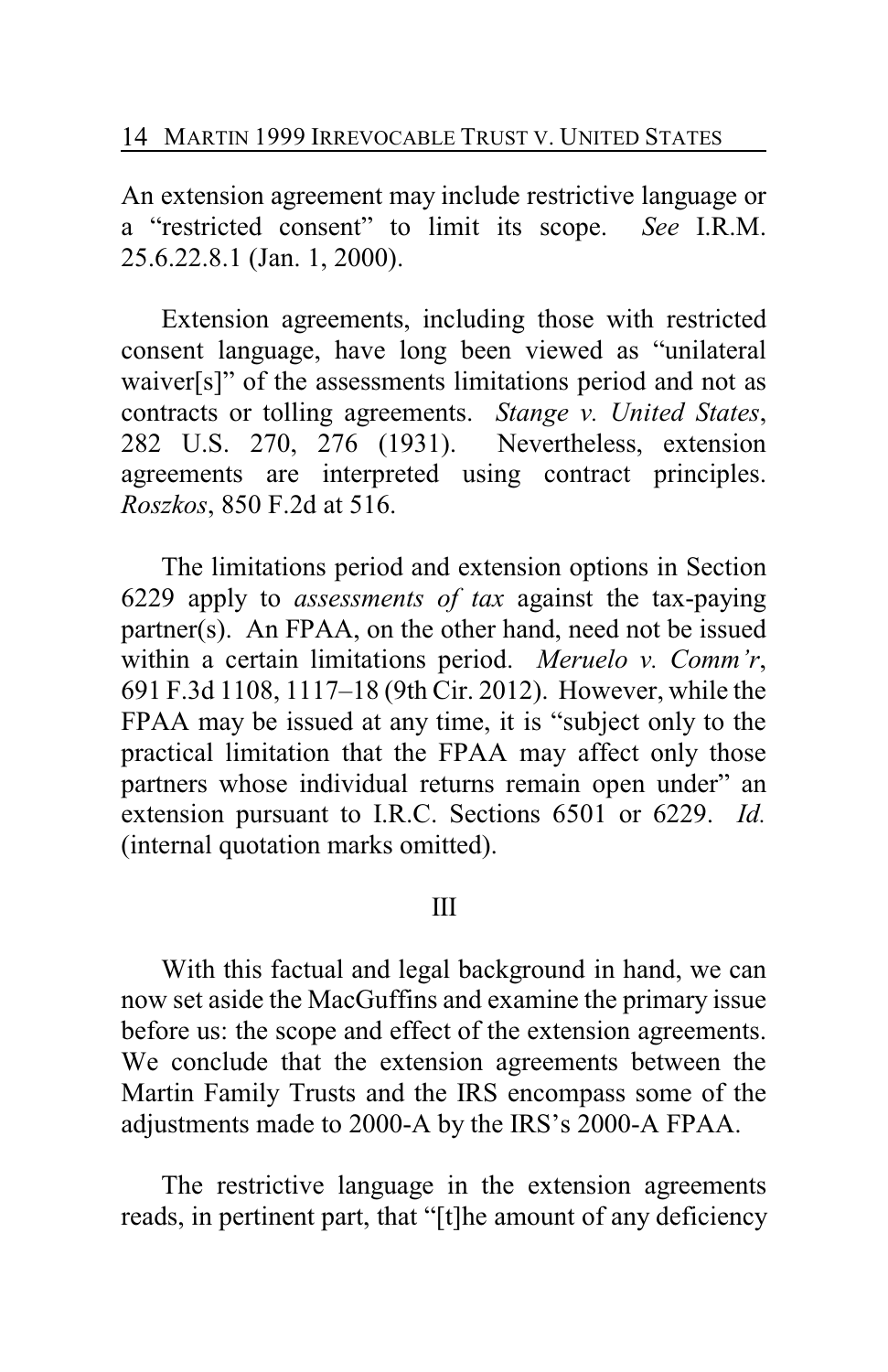assessment is to be limited to that resulting from any adjustment directly . . . attributable to partnership flowthrough items of First Ship." Although the government argues the term "adjustment" in these agreements refers to adjustments to the taxes of the Martin Family Trusts, we conclude that under the TEFRA regime, the term "adjustment" in agreements such as these refers to partnership-level adjustments conducted through an FPAA. *Cf. Randell*, 64 F.3d at 104. The term "deficiency assessment" refers to changes to a partner's tax liability. *See, e.g.*, I.R.C. § 6225. The term "partnership flow-through items," then, logically means partnership items that flow through to the partnership's ultimate partners. The most obvious partnership flow-through items are items of income or loss because those items ultimately flow through successive partnership tiers and are reported on the tax returns of the partnership's partners. *See, e.g.*, *Tigers Eye Trading, LLC v. Comm'r*, 138 T.C. 67, 88 (2012) ("A partnership['s] . . . items of income and loss flow through to its partners."). In contrast, for example, a partnership's distributions or contributions are partnership items, 26 C.F.R. § 301.6231(a)(3)–1(a)(4), that do not flow through to the partners.

The term "attributable to" is used throughout the Internal Revenue Code but is not defined in statute and "has no special technical meaning under the tax laws." *Electrolux Holdings, Inc. v. United States*, 491 F.3d 1327, 1330 (Fed. Cir. 2007). Both the court in *Electrolux* and the United States Court of Federal Claims have defined "attributable to," as it appears in statute, to mean "'due to, caused by, or generated by.'" *Russian Recovery Fund Ltd. v. United States*, 101 Fed. Cl. 498, 507–09 (2011) (quoting *Electrolux Holdings, Inc.*, 491 F.3d at 1331) (interpreting "attributable to" as it is used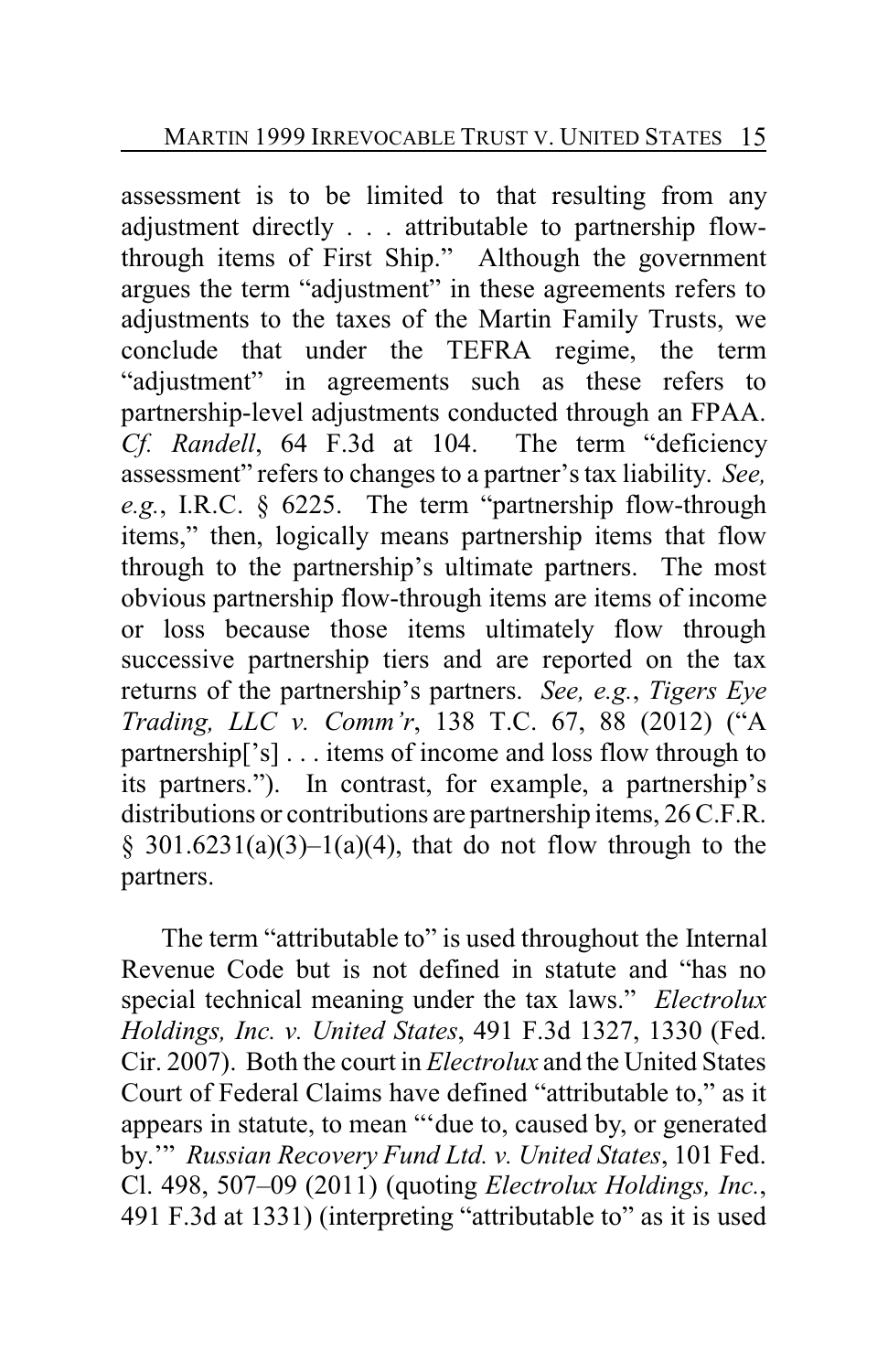in I.R.C. § 6229 and rejecting the argument that this straightforward definition of "attributable to" "runs afoul of the Federal Circuit's admonition against a 'but for' test"). Here, because the extension agreements are governed by Section 6229, we interpret the term "attributable to" as used in these extension agreements to mean "due to, caused by, or generated by." *See id.*

Therefore, the question in this appeal is whether at least some of the adjustments made in the 2000-A FPAA are directly due to, caused by, or generated by partnership items of First Ship that flow through (e.g., that are items of income or loss) to First Ship's partners, the Martin Family Trusts. If so, the extension agreements encompass at least part of the 2000-A FPAA and, when combined with the subsequent extension of time triggered by the issuance of the FPAA itself, allow for the IRS to assess new tax on the Martin Family Trusts today.

Reduced to this simple question, the language of the agreements leads us to affirm the district court in part. Some of the partnership items of First Ship that flow through to the Martin FamilyTrusts triggered some of the adjustments in the 2000-A FPAA. Specifically, in its 2000 tax return, First Ship claimed \$318,018,377 in losses due to the liquidation of 2000-A. This loss is not merely First Ship's share of the losses claimed by 2000-A. Those losses, rather minor, only add up to \$4,067,455. Instead, this \$318 million loss originated with First Ship, due to its artificially high basis in 2000-A. This loss was a partnership flow-through item of First Ship that led to the adjustment to 2000-A. Indeed, without this large loss, which was the main target of the IRS audit and investigation, there would have been no 2000-A FPAA.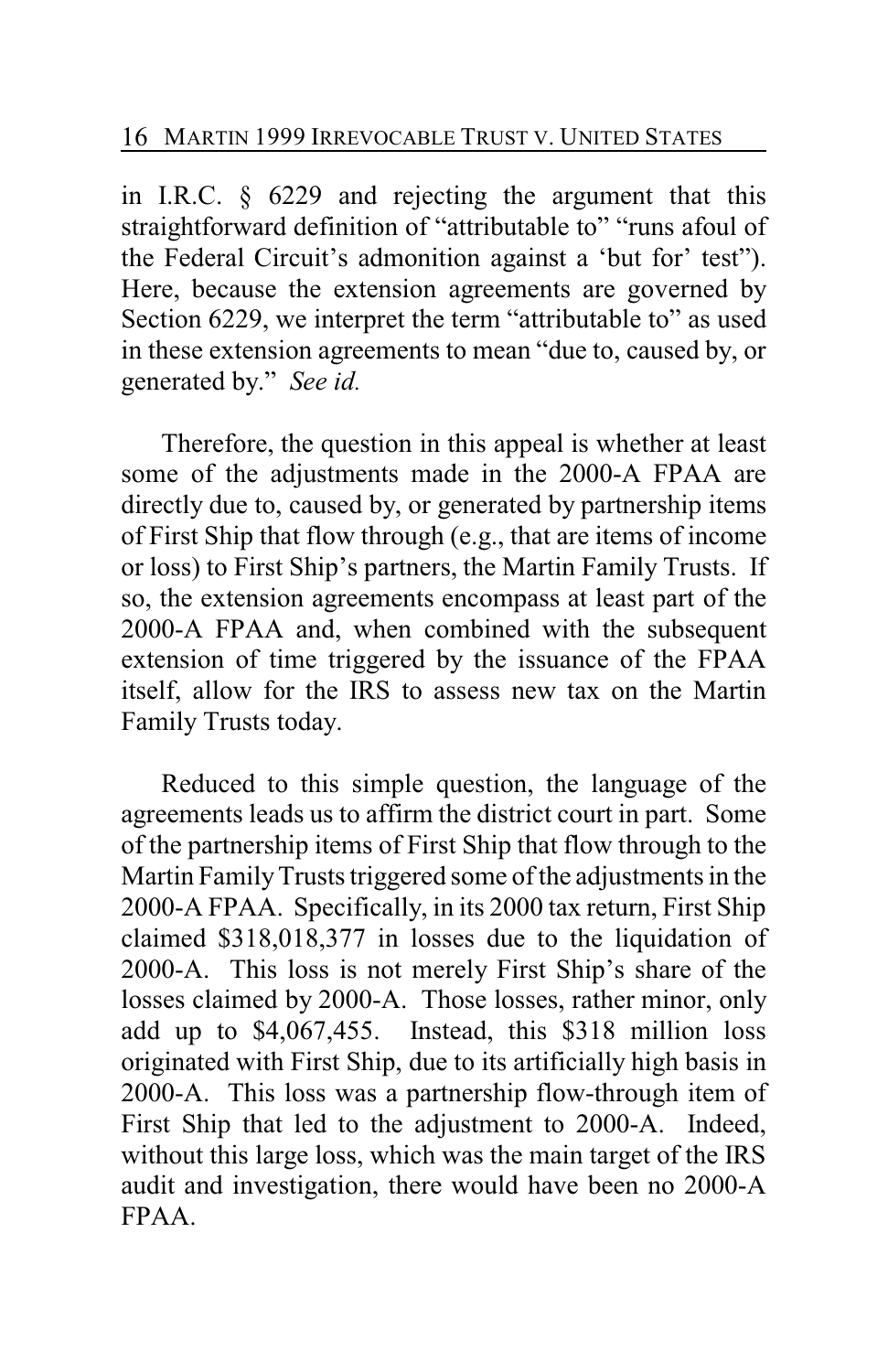Following its investigation, the IRS could have issued an FPAA to First Ship, disallowing the loss, or it could have issued an FPAA to 2000-A, barring any recognition of that entity and declaring that the short options constituted liabilities. Here, the IRS chose the latter and that action was not outside the strictures of the extension agreements. Contrary to taxpayers' arguments, the agreements are not so restrictive as to hold that an adjustment that is directly attributable to a partnership flow-through item of First Ship will not be allowed if it is technically an adjustment to a partnership item of a lower-tier, but related, partnership. This is especially true given that the limitations period established in Sections 6229 and 6501 applies to assessments of tax, not adjustments. *Meruelo*, 691 F.3d at 1117–18. Here, the operative restraint on assessments, and therefore, practically, on the adjustments, is the extension agreements. And because some of the adjustments in the FPAA (i.e., those portions of the FPAA that had the effect of voiding the \$318 million loss) were directly attributable to the \$318 million loss claimed by First Ship, a First Ship partnership flowthrough item, the extension agreements encompass those adjustments.**<sup>4</sup>**

Taxpayers dispute this conclusion, relying heavily on *Russian Recovery Fund*. In that case, the Court of Federal Claims held that an agreement that specifically cites an upper-tier partnership does not encompass adjustments made to the lower-tiered partnership. *Russian Recovery Fund Ltd.*, 101 Fed. Cl. at 509–10. But *Russian Recovery Fund* is distinguishable from our case. Unlike *Russian Recovery*

**<sup>4</sup>** By operation of I.R.C. § 6229(d), the issuance of the FPAA suspended any open period for tax assessment, but only as to tax attributable to any partnership item of 2000-A as to its 2000 tax year.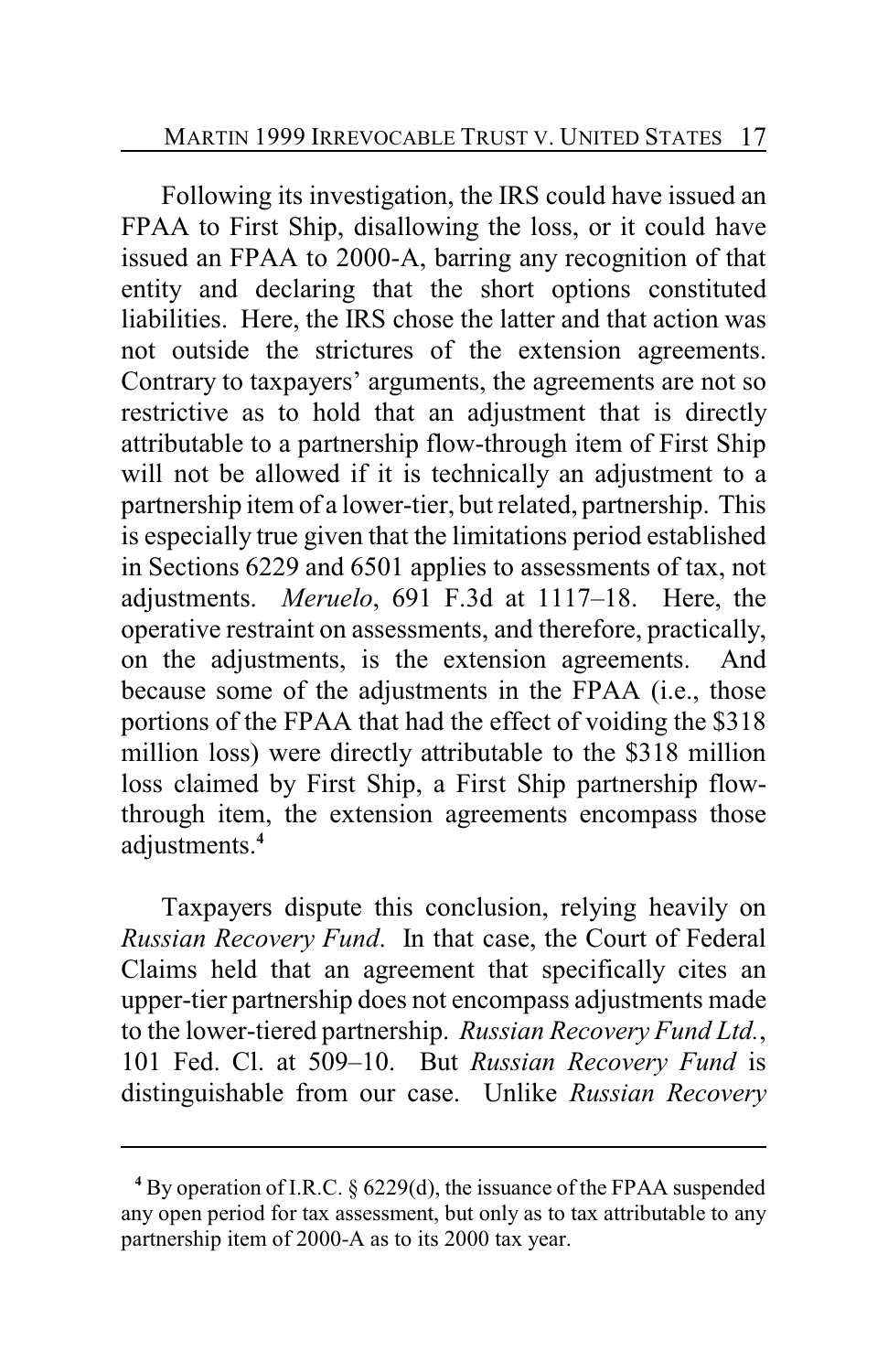*Fund*, where the upper-tier partnership simply reported and passed along its share of the lower-tiered partnerships's losses, *id.* at 510, here the upper-tiered partnership, First Ship, was largely reporting its own loss. This loss generated both the massive loss claimed by the Martin Family Trusts and the adjustments made by the IRS to 2000-A, bringing it within the confines of the extension agreements. Indeed, this loss did not and could not have originated with 2000-A, since it was only the *dissolution* of 2000-A that gave rise to the loss. *Id.* Thus, unlike in the partnership structure in *Russian Recovery Fund*, the IRS's adjustments eliminating the \$318 million First Ship loss, regardless of whether they were made through an adjustment to First Ship or 2000-A, were caused by the \$318 million loss that originated with First Ship.**<sup>5</sup>**

#### IV

We conclude that the extension agreements encompass the adjustments made in the 2000-A FPAA that are directly attributable to partnership flow-through items of First Ship. Thus, as both parties agree, they do not encompass adjustments to items of 2000-A which only flow up through the minority partners and as a result have no connection to First Ship. Nor do they apply to any adjustments made in the 2000-A FPAA to partnership items of 2000-A of which First

**<sup>5</sup>** Taxpayers also argue that the district court misinterpreted and misapplied *Brody*. However, the court's reliance on *Brody* is not essential to its decision, or our decision, in this case. While taxpayers are correct that *Brody* was decided before TEFRA and is different than this case, the district court acknowledged these distinctions and simply used *Brody* to underscore the significance of the relationship between partnerships in a multi-tiered partnership structure (e.g., the fact that liabilities claimed by 2000-A ultimately reach the Martin Family Trusts by first passing through First Ship).